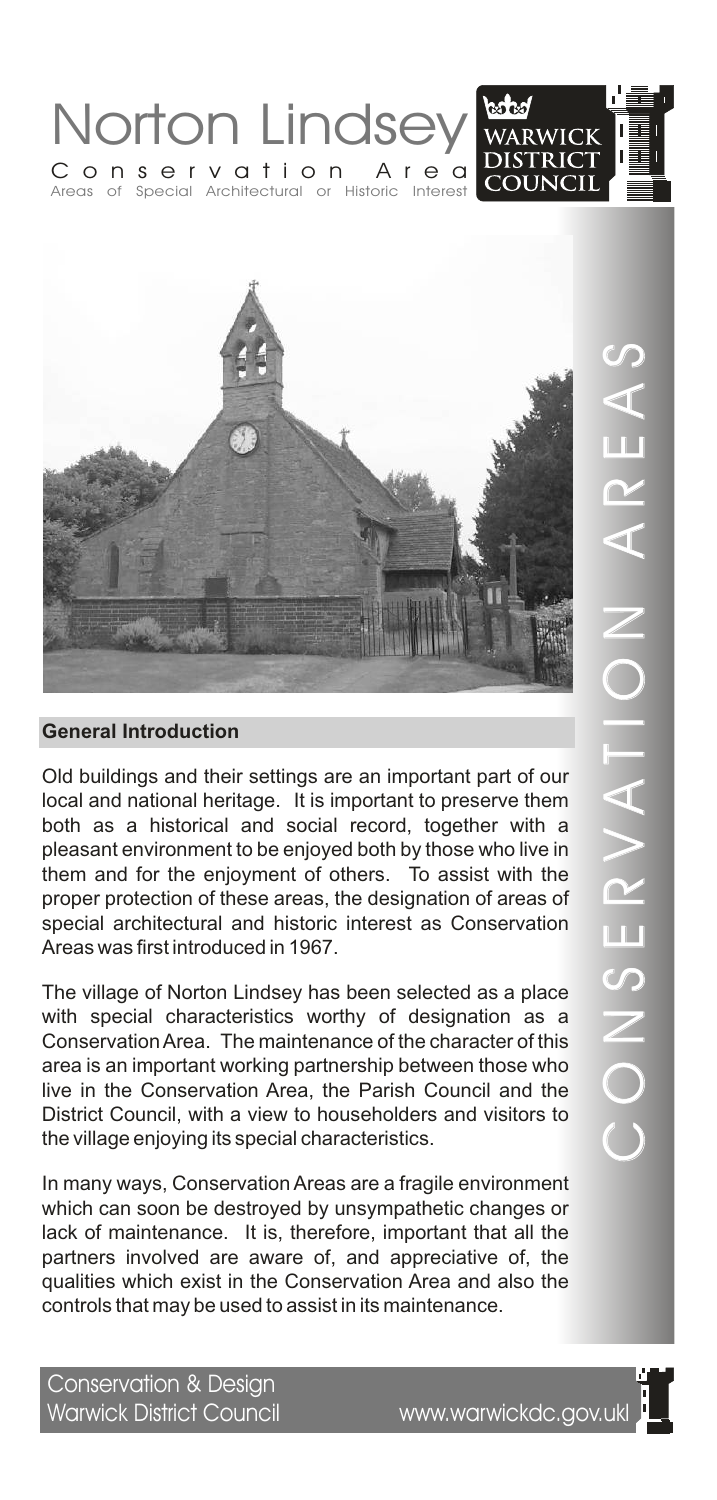

Conservation Area Boundary. <br> **•** Listed Buildings

This small publication has been designed to give a brief introduction to the Conservation Area by looking at its historical background, its characteristics and identifying those areas which need to be preserved or enhanced. General information is also given in the leaflet to enable those who live in the Conservation Area to both enjoy this privilege and also to understand how to seek further advice when it is needed.

# **Norton Lindsey Conservation Area**

The area designated as a Conservation Area in Norton Lindsey is outlined on the map above. The Conservation Area in Norton Lindsey was designated in 1969 and extended in 2001.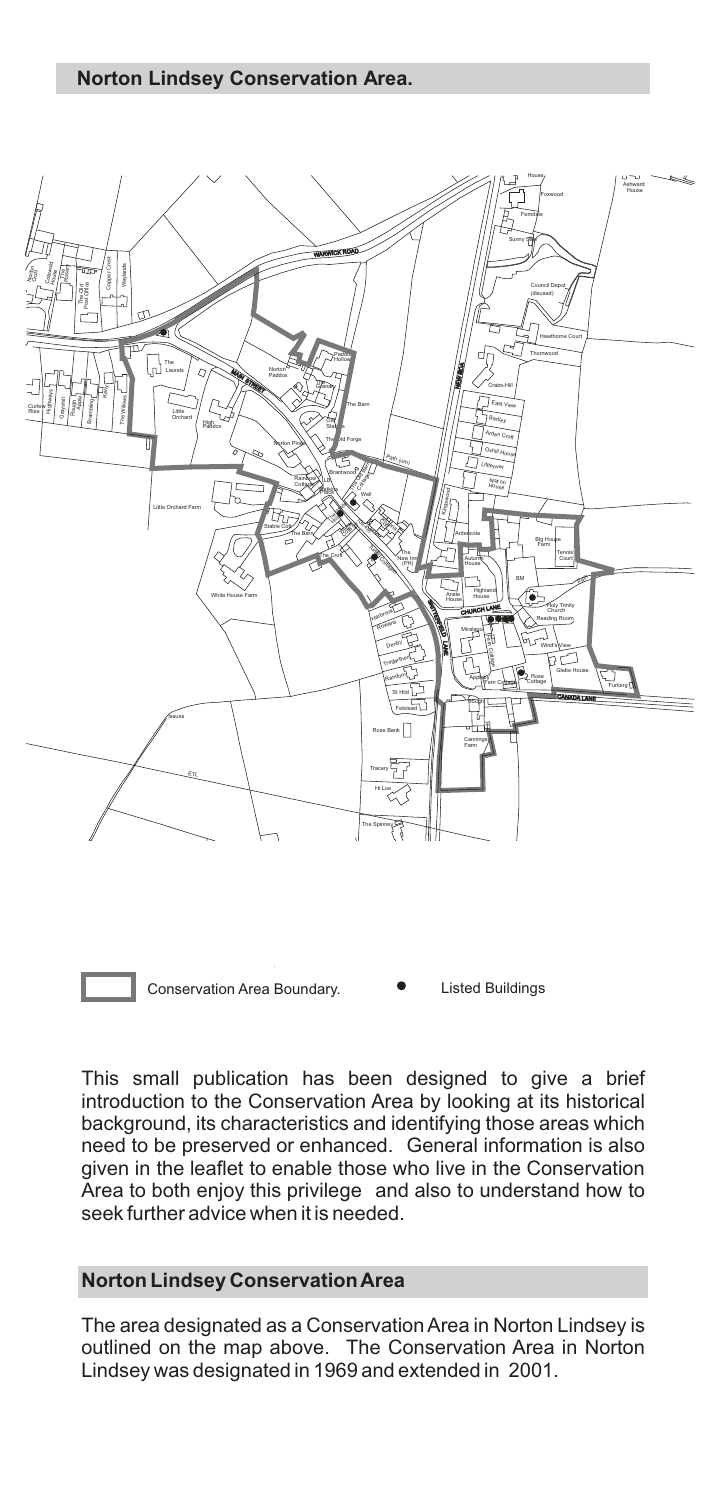# **Listed Buildings**

The properties listed below are statutorily protected as Listed Buildings within the Norton Lindsey Conservation Area. Because these buildings are of high architectural and historic interest, they are among the top 2% of buildings in England statutorily protected. Any works to a Listed Building which affect its character or appearance will require Listed Building Consent. Certain repair works may be eligible for grant aid. Further information concerning Listed Buildings may be obtained from the District Council's Conservation staff.

**Canada Lane** - Rose Cottage.

**Church Road** - Church of Holy Trinity (grade II\*). Nos 1-4 and Big House Farm.

**Main Street** Nos 1&2, White House and Barn Cottage. **Wards Hill**- Jubilee Signpost.

# **Areas included within the Conservation Area**

The following streets/roads are included within the Norton Lindsey Conservation Area. Main Street, Snitterfield Lane (part), Church Road, Canada Lane (part) and New Road (part). If you are unclear whether or not your house is included in the Conservation Area please contact the Conservation staff at Warwick District Council.

## **Scheduled Monuments Historic Parks and Sites of Special Scientific Interest**

There are no Scheduled Ancient Monuments, Historic Parks or Sites of Special Scientific Interest within the Norton Lindsey Conservation Area.

### **Historical Background**

The village of Norton Lindsey originated as a few outlying settlements in the Forest of Arden. During the Anglo Saxon period, the tenure of Norton Lindsey was held by Waga, whose name appears in the Earl Leofric's documents for the foundation of Coventry in 1042. At that time, the village was known as Norton Wagen. After the Norman invasion, the manorial estate was owned by Robert de Toney, Earl of Stafford and held for him by Robert de Limes. The Domesday book recorded the estate as rated at one hide ( normal rate of single farm), populated by five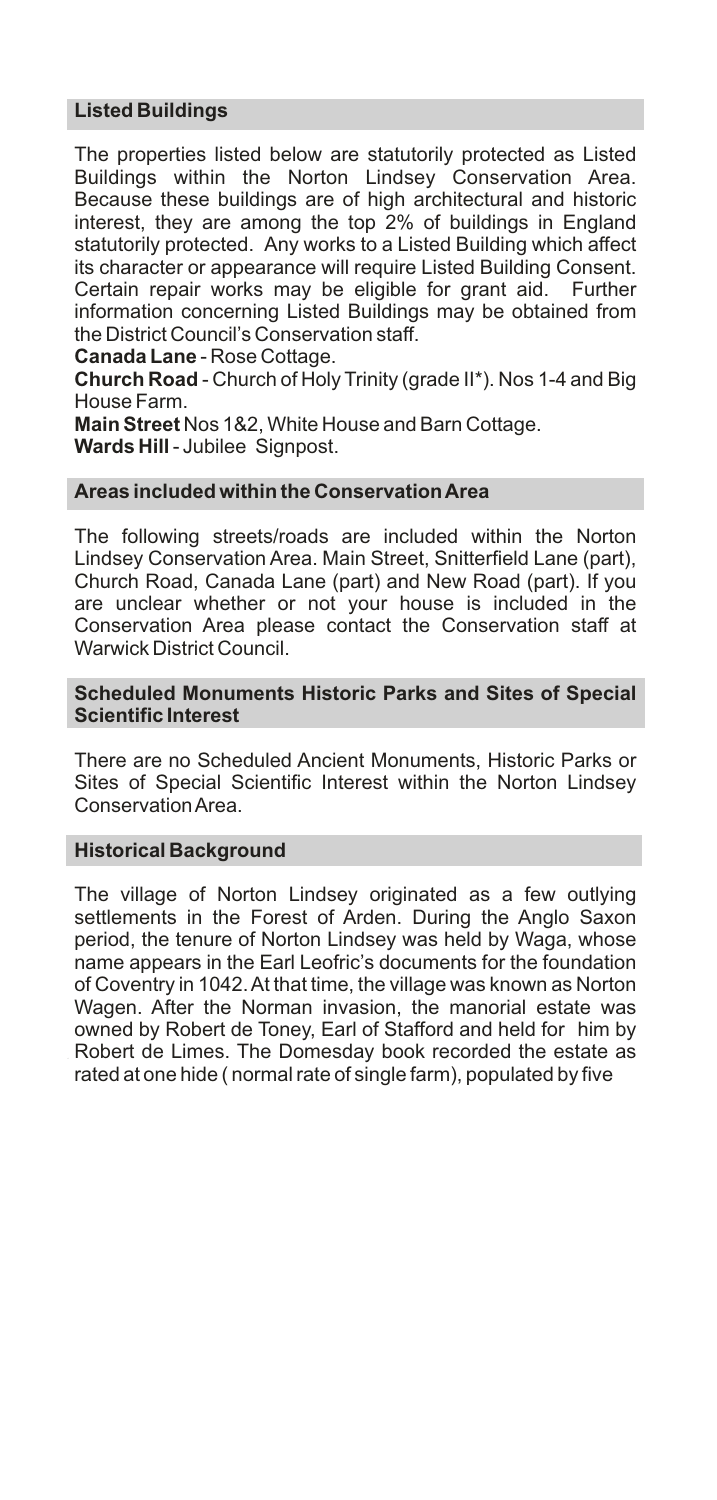villeins (villagers) and four slaves, and two small holders. Originally the village was designated Upper and Lower or Nether Lindsey, but partly as a consequence of the colossal mortality of the Black Death and a severe local epidemic in 1729, "Nether" Lindsey was drastically depopulated. The last reference to Upper and Lower Norton was the record of Upper Norton in 1809 Enclosure award. The history of the tenure of Norton Lindsey is rather obscure. In 1205, it was rented out jointly between Philip de Norton and William de Lindsey, from which time the village was known as Norton Lindsey. The village ownership transferred to the Earls of Warwick, who then held it until 1460. A third of the land was later transferred to family of the Lord Dormer of Budbrooke. The Lucy family and the Webbs of Sherbourne also held land in the village. By 1700, a third of the land was under the tenure of yeoman farmers of Norton Lindsey. The parish church of Holy Trinity was a chapelry of Claverdon during the Middle Ages. It was built as a single cell church in the thirteenth century, although the font predates the building by 200 years. By the nineteenth century, the village was relatively prosperous and employed a carrier and a number of craft workers, as well as numerous agricultural workers. Norton Lindsey has a school, which was built in 1876 for the villages of both Norton Lindsey and Wolverton. There was a windmill, which was built in 1795 which was replaced after a fire in 1802 and ceased to operate in 1901.

## **Character of Conservation Area**

The character of Norton Lindsey Conservation Area is defined very much by Main Street and Snitterfield Lane , which are the spine roads running through the village, Canada Lane and Church Road are distinctive off shoots to the south of the village. The centre of the Conservation Area is the intersection of Main Street and New Road at the New Inn. The New Inn is a twentieth century building which fits well into the village character, with a well landscaped car park.

Main Street is an attractive collection of buildings ranging from seventeenth century timber framed to late twentieth century additions to the Conservation Areas.. Three properties in Main Street are grade II listed, these and several other properties abut the road and help to create a tight sense of enclosure along the southern half of Main Street. There are a number of unlisted properties of eighteenth century origin with attractive nineteenth century alterations. It is important that the detailing on theses buildings is retained and restored. The northern section of Main Street has a more open character with boundaries defined by hedges and the boundaries of Norton Paddox. An interesting late twentieth century house has been added to the western side of the road. Main Street terminates with the Laurels a detached nineteenth century house in its own grounds and the grade II listed jubilee memorial signpost. The importance of the building details, scale and enclosure along Main Street is critical to the character of the area.

Church Road and Canada Lane are characterised by some twentieth century detached houses within mature grounds. Church Road has a row of seventieth/eightieth century black and white timber framed and brick cottages on the south side, leading to Holy Trinity Church, the Church Room (former reading room) and the approaches to Big House Farm. In Canada Lane, Cannings Farm an early nineteenth century house and grounds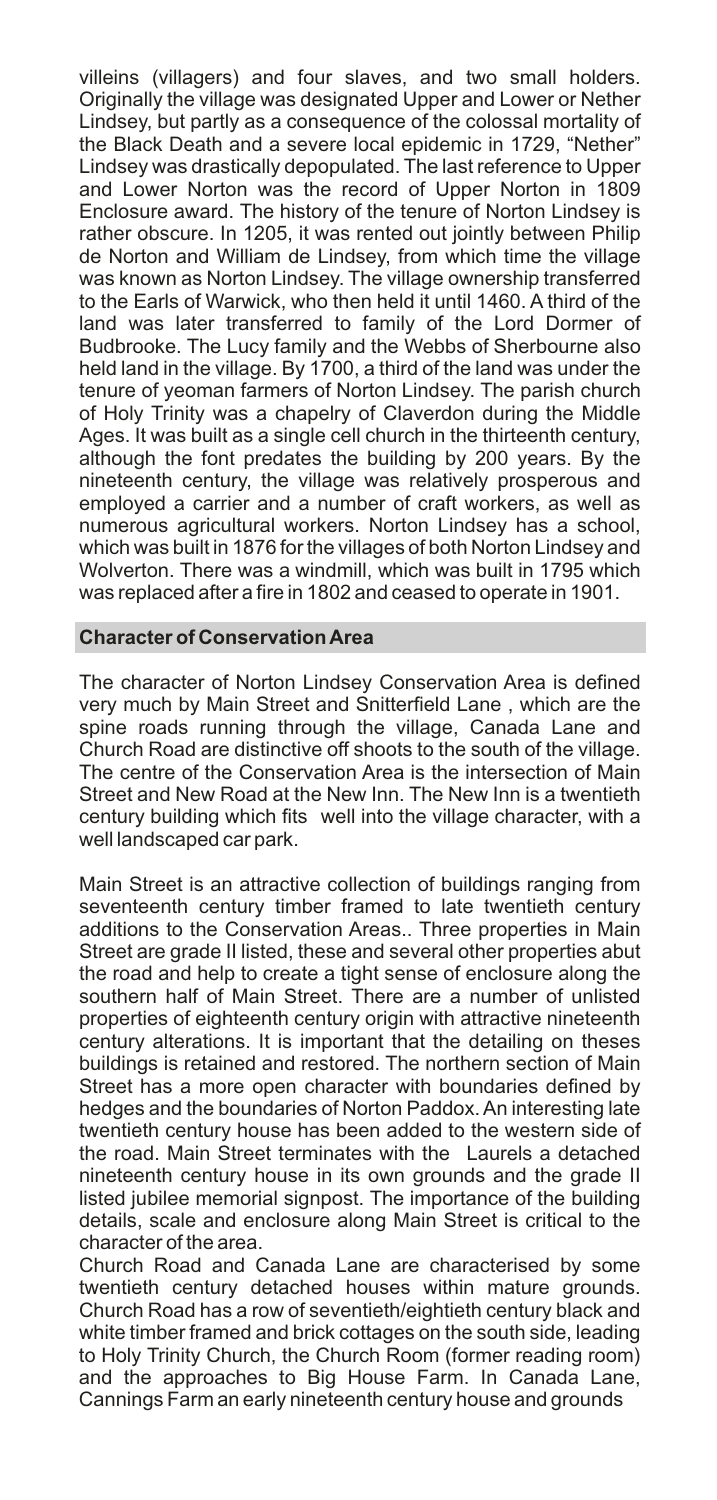And farm buildings add significantly to the character of the south side of the lane. Fern and Rose Cottages have their garden with hedged enclosures on the north side. The small scale character of the traditional buildings in both of these lanes is important to their character.

# **Important Views**

The views up and down Main Street are important as described in the character appraisal. The jubilee signpost acts as a gateway feature at the north end of Main Street. There are important views out of the Conservation Area from Church Road and Canada Lane towards Warwick. Views of surrounding open fields enhance the ridge top setting of the Conservation Area.

# **What does Conservation Area Designation Mean?**

The formal definition of a Conservation Area within the Planning (Listed Buildings and Conservation Areas) Act 1990 is "an area of special architectural historic interest, character or appearance of which it is desired to preserve or enhance". The designation of a Conservation Area has several formal consequences which includes:-

- The demolition of all complete buildings and certain parts of buildings within Conservation Areas is controlled, requiring Conservation Area consent from the District Council.
- It is an offence to cut down, uproot, lop, top or wilfully damage or destroy any tree in a Conservation Area, except with the consent of the District Council.
- The amount of permitted development "that which can be built without planning permission" is more limited in a Conservation Area and additional limitations apply to the display of advertisements.

If you are considering carrying out any form of development in a Conservation Area, for example, the erection of a fence, or the alteration of your house, it is advisable to contact the Development Control Section of the Planning Department at Warwick District Council before you start work.



Planning Services PO Box 2178 Planning Services<br>PO Box 2178<br>Riverside House, Milverton Hill Royal Leamington Spa. CV32 5QH Switchboard: 01926 450000 Fax: 01926 456542 Royal Leamington Spa. CV32<br>Switchboard: 01926 450000<br>Fax: 01926 456542